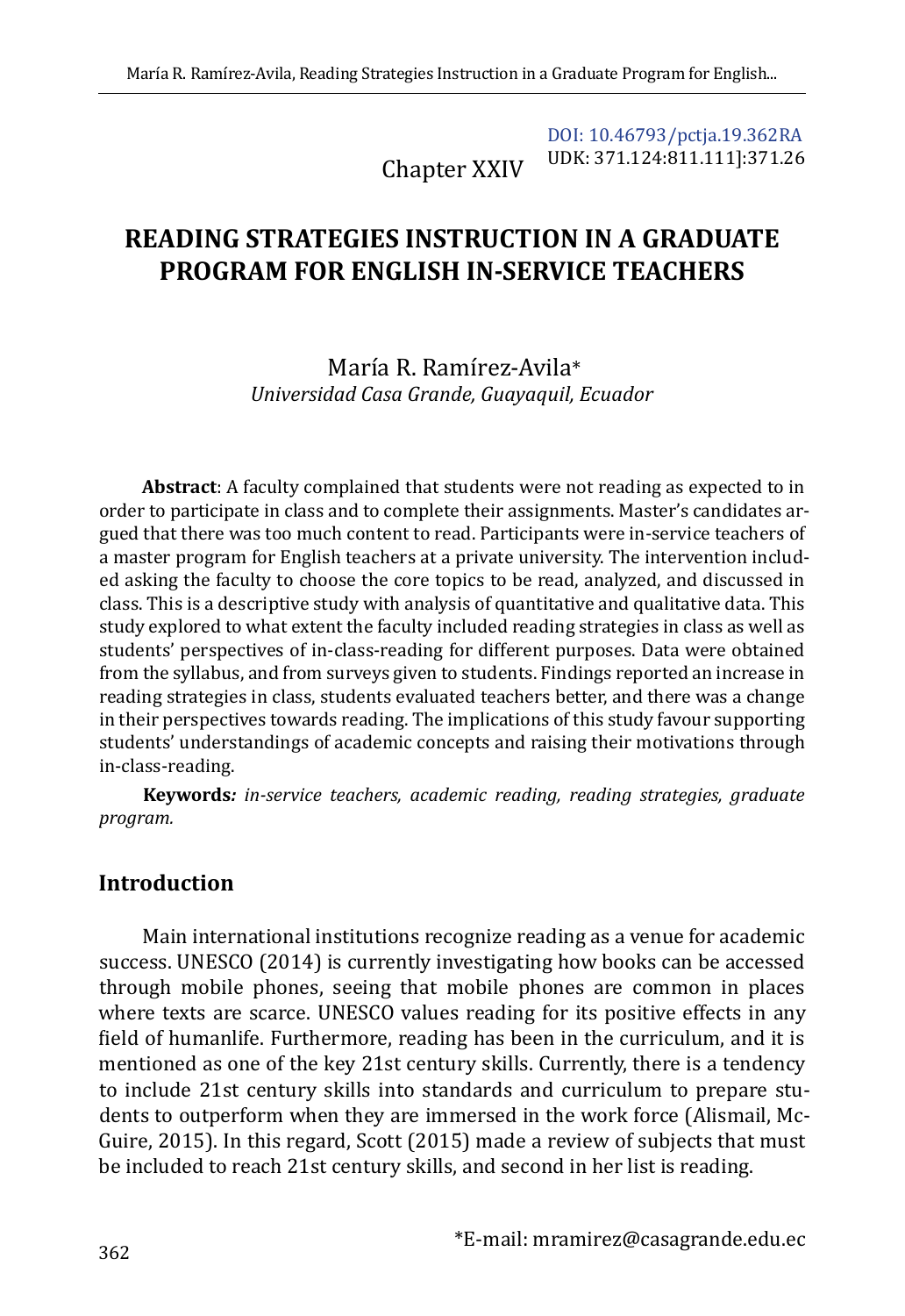Worldwide, there are several studies that find reading highly correlated to academic success (Oriogu, Subair, Oriogu-Ogbuiyi, Ogbuiyi, 2017; Whitten, Labby & Sullivan, 2016; Horbec, 2012). In Latin-America, researchers have discussed the importance of reading as a tool available from the first years of study to build knowledge and learning. They add that teachers consider this skill as an intrinsic component of learning as well as a basic element used in all formal education stages. It can be optimized to promote continuous and indefinite learning (Carlino, 2006; Márquez & Prat, 2006). Locally, official documents like the academic regulation from the higher education council consider reading as an autonomous learning activity (Consejo de Educación Superior 2015).

The weaknesses of critical reading and its application in academic discussions and assignments were detected in a graduate program of a private university in Guayaquil. It was expected from students at this level to read autonomously the references provided by the faculty. However, there was a feeling of explicit refusal from master's candidates not only to autonomous reading but also to the quantity of references. Thus, in order to improve students' quality of participation in the program, teachers were asked to choose one or two references core to the subject and scaffold reading strategies in the classroom to read, analyze, and discuss.

## **Literature Review**

With refard to rReading in higher education, research concludes that students do not read academic articles. There is also a common complaint from professors. They imply that the contact with academic production is reading, and students are not going through these academic papers as they are expected to (Carlino, 2006; Cornejo, Roble, Barrero, Martín, 2012). There are many causes for those difficulties, among them the complexity of the content. Due to this situation, texts have been adapted and simplified to improve students' comprehension. In addition, Horning (2007) implied that there is lack of training and practice of reading strategies. Cartolari and Carlino (2009) added that teachers focus on superficial aspects of reading due to their own limited interaction with texts.

Cornejo et al. (2012) observed that reading activities are limited to close questions made by the teachers and that students have to look for literal answers found in the passages. This practice was also found by Briones and Author (2011) in high school classrooms. It was noted that teachers do not take advantage of the benefits of the passages; most the questions were answered by the best student, or the student that was paying attention; when there was no answer, the teacher provided the correct response.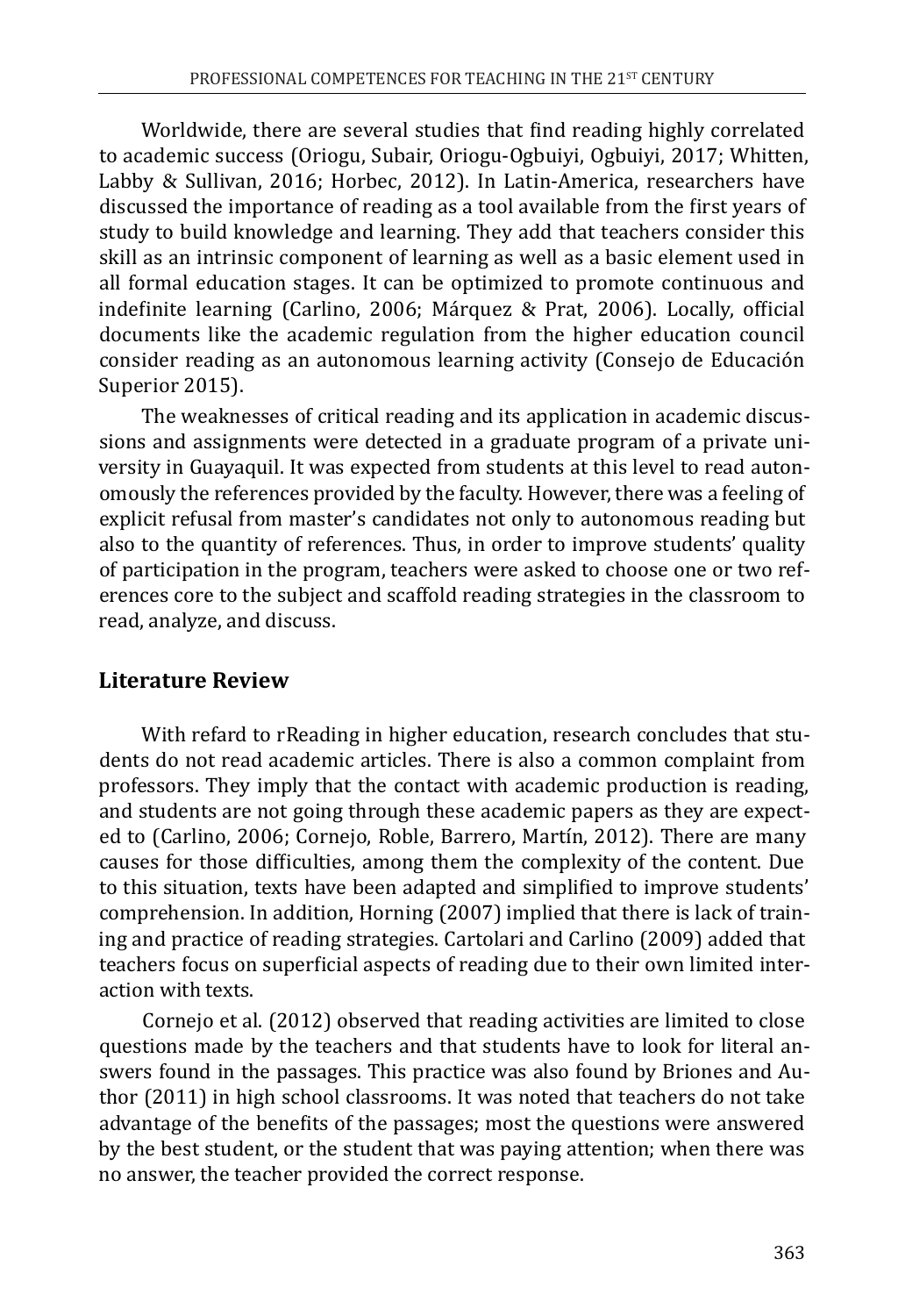The authorities of education in Ecuador have adopted international tests that measure knowledge of students in Reading, Science, and Math. Results of these standard examinations indicate that sixth graders are below the mean when compared to regional scores. The institute of statistics and census reported a low rate of reading in the population (27%). Participants' were aged from 16 upwards. Data was gathered in five cities in Ecuador (Instituto Nacional de Estadísticas y Censos 2012). Most of them reported not being interested as the main cause (56.8%), followed by no time (31,7%). When the participants were asked about the place where they read, 5,4% answered that they read in an educational institution. Another important finding was that the participants do not read for professional development. Thus, it seems that optimal reading habits are far from being achieved in Ecuador. Nowadays, local authorities are investing resources to promote reading. In 2017, a campaign to motivate reading named "Yo Leo" [I read] was launched in elementary and high schools (Ministerio de Educación 2017).

## **Methodology**

This is a descriptive study with analysis of quantitative and qualitative data. This innovation was implemented during two terms of a university Master's program for English teachers. Each term lasted six months. During the first term, teachers planned and delivered the lessons without reading in class. They assumed students would read autonomously. After a meeting with the group of teachers for the first term, there was a general observation from teachers that students were not reading academic references to participate in class or to structure their assignments. Thus, teachers from the second semester were advised to add guided reading activities in class.

This study was carried out to answer the following research questions:

- Will the faculty be receptive to recommendations and make adjustments to the syllabus of their classes?
- Will students' perceptions of assigned reading change?

It is important to mention that teachers were asked to include individual and group work. There was a platform to organize the activities. This platform allowed them to upload files, create tests, and write tags to announce or provide more information about tasks. Syllabi were downloaded from the platform.

Data was gathered from these instruments:

- Demographic information from the faculty. This information was selected and organized from the curricula that were uploaded to the platform for each class. From students, they completed a demographic survey.
- Syllabus. There was analysis of syllabi from the first and second terms in order to compare and contrast the use of reading strategies in class.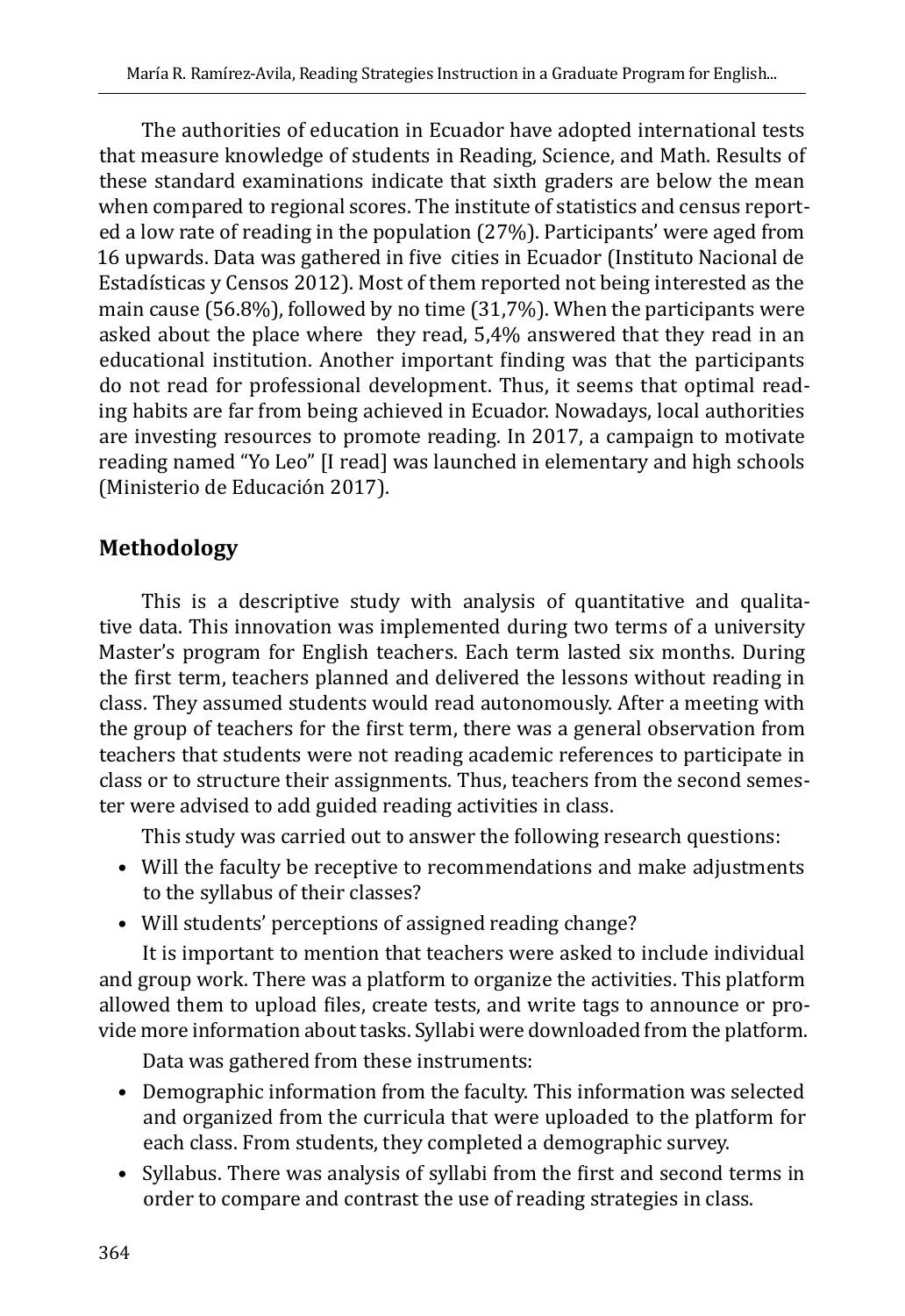- Class observations. These were conducted to compare and contrast the syllabus of each class and to observe how teachers set the reading strategies.
- Surveys. The program asked students to complete surveys in order to receive feedback in terms of teaching methodology, content, and activities developed in class. The surveys include a Likert scale ranging from "To a great extent" to "Not at all". This survey was made up of six questions regarding objectives of the subject, and twelve about the strategies implemented during classes. There were three open questions. From this survey, items that included reading were chosen and analyzed. To achieve reliability of the survey, Cronbach Alpha was run, and the result was 0.962 which means excellent.

## *Participants*

The sample consisted of eight different teachers of the program. Four taught first term subjects, and the rest subjects of the second term. Two of the faculty members hold PhD degrees. There is one PhD candidate. The remaining five hold 3 master's degrees. They have all evaluated or guided a graduate thesis and have collaborated in research studies. One faculty member had published several articles. There is one male professor. This information was taken from the curricula uploaded to the platform for each class. Sixty-two percent of professors were from the United States. From them, only one had not lived in Ecuador.

In this study, there were also 30 in-service-teacher students. They all hold an undergraduate degree. Table 1 summarizes the fields that the participants had studied. Most of them had studied to be English teachers (57%). Their ages range from 27 to 52. Thirty-three percent of the participants were male.

| <b>University Degree</b> | Percentage |
|--------------------------|------------|
| <b>Teaching English</b>  | 57%        |
| Engineering              | 23%        |
| <b>BA</b> in Tourism     | 10%        |
| High school teacher      | 3%         |
| Other                    | 7%         |

|  | Table 1: Undegraduate degree |  |
|--|------------------------------|--|
|--|------------------------------|--|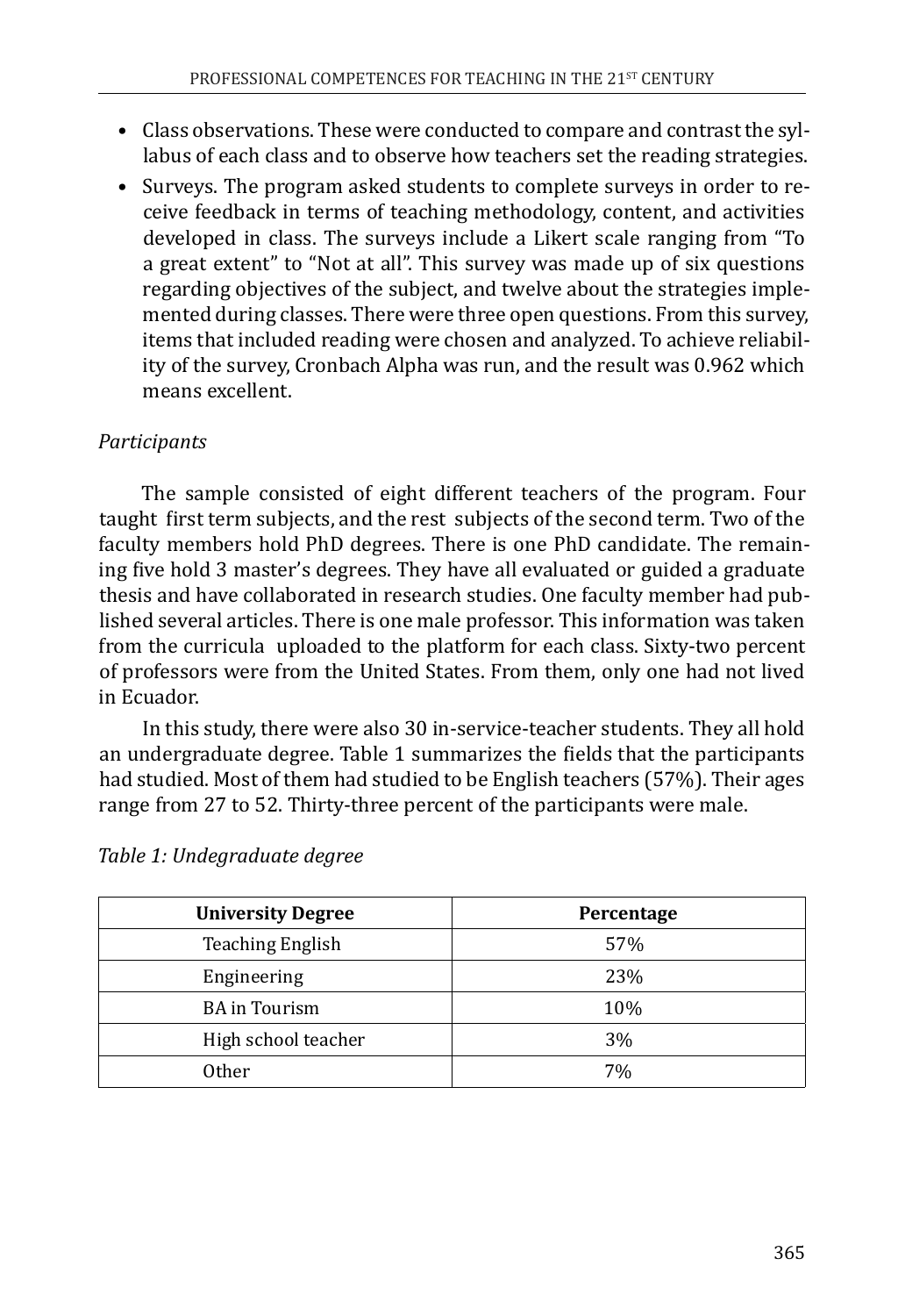#### **Results and Discussion.**

Research question 1: Will the faculty be receptive to recommendations and make adjustments to the syllabus of their classes? To answer the first research question, the syllabi were analyzed. Table 2 summarizes the reading activities implemented by teachers of the first and second term. It also shows that during the second term, more reading activities were developed in class. In the second term, there were also individual and group activities that involved reading for different tasks. These results indicate that faculty members of the second term were receptive to the recommendations and included guided reading as part of their sessions.

This implies that teachers in the first term assumed reading as an intrinsic component to learning (Carlino 2006; Márquez, Prat 2006). They expected students to read autonomously in the first term. After the term, they complained that students did not contribute in class (either in oral discussions, or in assignments). Students' understanding of academic sources were not reflected (Carlino 2006; Cornejo, Roble, Barrero, Martín 2012). There were many reasons for neglecting reading. One may be the complexity of the content, and the adaptation of academic content to make it more comprehensible to students. Thus, paying attention to teachers' and students' perceptions, the venue was to require a new faculty to guide students through reading strategies to engage participants with the content of the subjects. At this level, the faculty was receptive and could adapt their syllabus to implement reading for different purposes in class.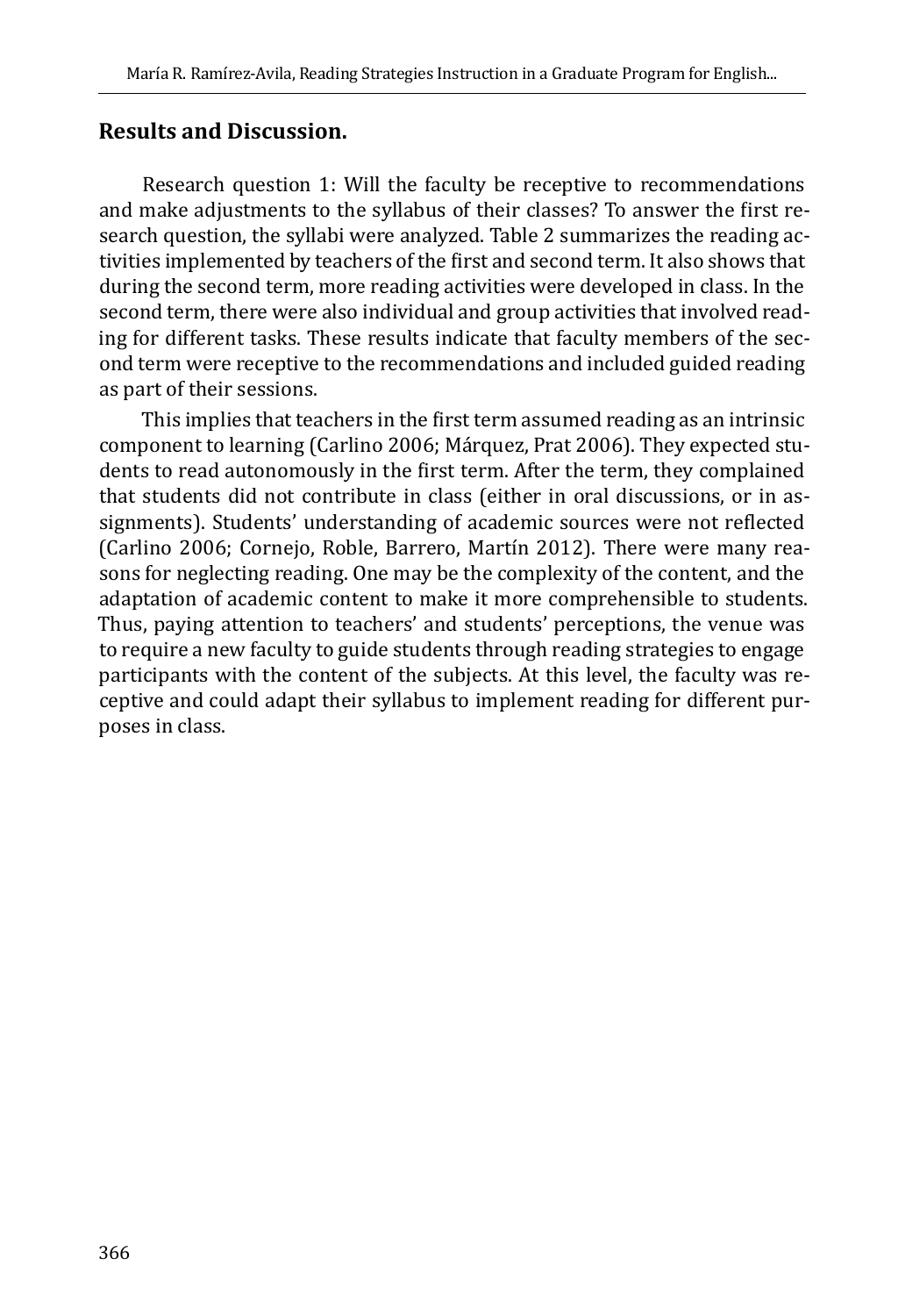| <b>First term</b>                             | <b>Reading Strategy</b>                                                                                                                                                                        | <b>Second Term</b>                         | <b>Reading Strategy</b>                                                                                                                                                                                                                                                                                                                                                                                                                                                            |
|-----------------------------------------------|------------------------------------------------------------------------------------------------------------------------------------------------------------------------------------------------|--------------------------------------------|------------------------------------------------------------------------------------------------------------------------------------------------------------------------------------------------------------------------------------------------------------------------------------------------------------------------------------------------------------------------------------------------------------------------------------------------------------------------------------|
| Subject 1.<br>Area:<br>Epistemic<br>knowledge | Autonomous reading<br>for - A test. - Glossa-<br>ry. - Case study Stu-<br>dents do not men-<br>tion the references in<br>their work.                                                           | Subject 1: Area:<br>Epistemic<br>knowledge | In class: - Role-playing - Coop-<br>erative work - Jigsaw. Autono-<br>mous reading for: - Prepare a<br>class in group. - Participate in<br>Forums (students were asked<br>to quote three authors) $4 - Es$ -<br>say (connect teaching practic-<br>es to theory).                                                                                                                                                                                                                   |
| Subject 2.<br>Area:<br>Professional           | Readings were used as<br>samples to: - Compare<br>and summarize two<br>readings. - Define con-<br>cepts individually or in<br>groups. - Paraphrase.<br>- Quote. - Test - Write<br>an abstract. | Subject 2: Area:<br>Professional.          | In class:<br>Discussion groups (5) -<br>Roleplaying (2) - Reading<br>analysis $(3)$ - Debate $(2)$<br>- Case study (2) - Group<br>project. Autonomous read-<br>ing: - Forums (6) - Research<br>proposal.                                                                                                                                                                                                                                                                           |
| Subject 3:<br>Area:<br>Professional           | Autonomous reading<br>for: $-$ Essay. $-$ Class<br>discussion. - A test. -<br>Diary.                                                                                                           | Subject 3: CF:<br>Professional.            | Guided reading through self<br>assessment<br>and<br>practice<br>questions to contrast with<br>theory. Use of analogies to<br>generate knowledge.<br>Stu-<br>dents read individually, high-<br>lighted relevant ideas, shared<br>them with classmates. They<br>responded to peers' ideas.<br>This practice was observed<br>all sessions. Students<br>in<br>read to: - Write immediate,<br>shortand long-term learning<br>goals. - Plan a class based on<br>concepts of the subject. |
| Subject 4:<br>Area:<br>Professional           | Autonomous reading<br>for a test and to write<br>an argumentative es-<br>say.                                                                                                                  | Subject 4: Area:<br>Professional.          | In class: - Scan. - To write.<br>- To extend the discussion. -<br>Jigsaw Autonomous reading<br>to write: $-$ Logs (4) Group ac-<br>tivity: $-$ Infography $(1)$                                                                                                                                                                                                                                                                                                                    |

| Table 2: Syllabi analysis of subjects per term |  |  |  |
|------------------------------------------------|--|--|--|
|------------------------------------------------|--|--|--|

In terms of the number of sources assigned in each class, Table 3 indicates that it increased the number of sources students had to refer to.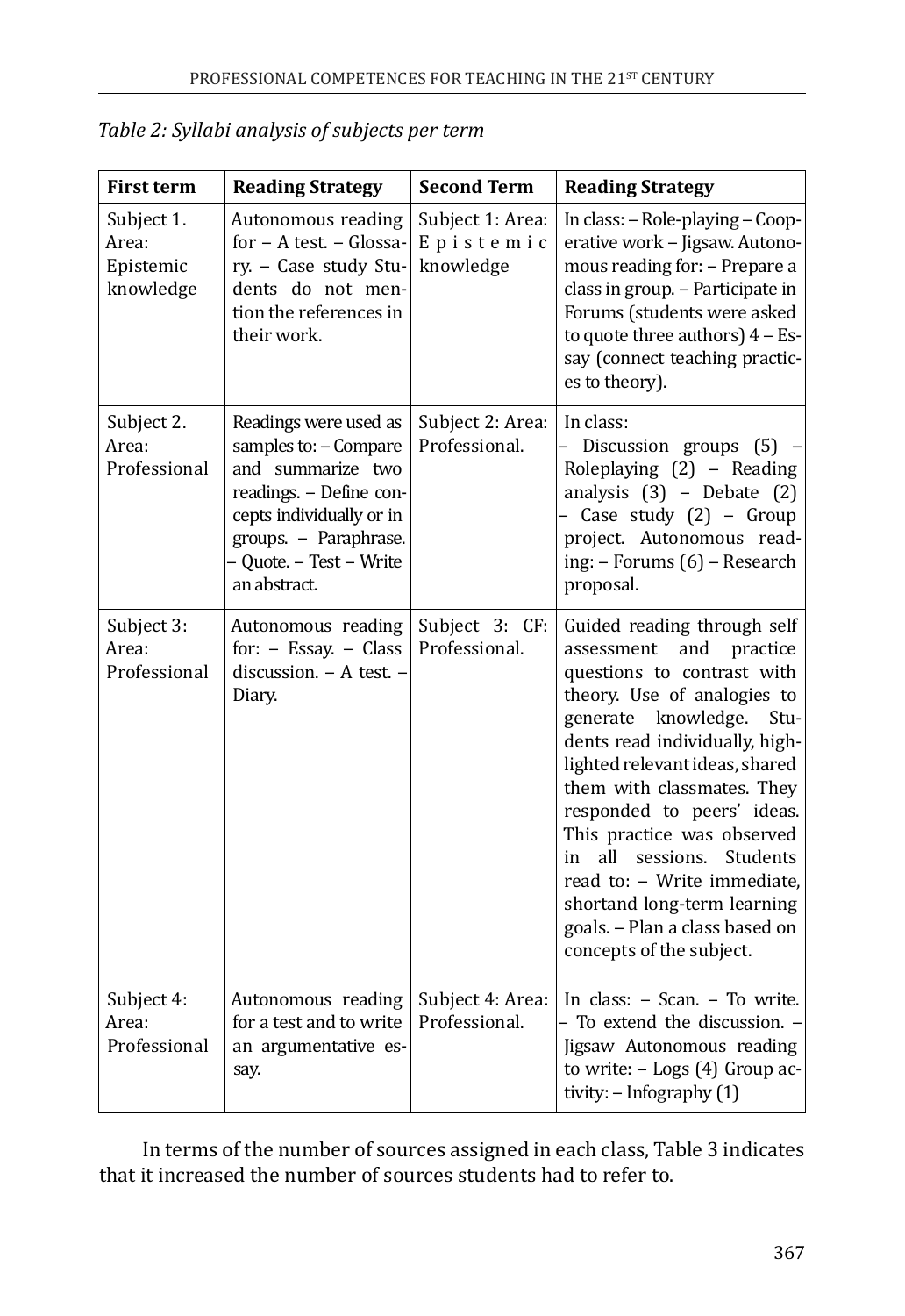| <b>First term</b> |          | <b>Second Term</b> |          |  |
|-------------------|----------|--------------------|----------|--|
| <b>Books</b>      | Articles | <b>Books</b>       | Articles |  |
|                   |          |                    |          |  |
|                   |          |                    |          |  |
|                   |          |                    |          |  |
|                   | .C       |                    | 14       |  |
| <b>Total 15</b>   | 20       | 18                 | 38       |  |

*Table 3: Usage of sources* 

Results of the survey are presented in table 4. From the second term, an item was added regarding reading in the Likert scale. Comments in the first term indicated that there was too much content to read and not much time. On the other hand, comments in the second term showed that students hadnot only realized the effect of reading in their understandings but this had also impacted their perception of the faculty. The average improved in the second term.

| <b>First term</b> |         | <b>Second Term</b> |         |         |
|-------------------|---------|--------------------|---------|---------|
| Subject           | Faculty | Reading            | Faculty | Reading |
|                   | 4.63    | 10 comments        | 4.77    | 4.87    |
| 2                 | 4.35    | 3 comments         | 4.84    | 4.83    |
| 3                 | 4.47    | 4 comments         | 4.70    | 4.67    |
| 4                 | 4.84    | 2 comments         | 4.70    | 4.78    |
| Media             | 4.57    |                    | 4.75    | 4.79    |

*Table 4: Results of survey that evaluated the quality of teaching and reading*

This survey included open questions. Answers regarding reading were selected. Table 5 includes a review of students' comments, and how they differed from the first and second term. Reading and discussing the texts in class made students not only change their perceptions from negative to positive, but there was a requirement of including more texts. They connected reading to their practice. Their discourse included theoretical frameworks for learning. They felt they understood the contributions of the authors. It is important to mention that the sources increased in the second term. However, this was not perceived by the students; they did not mention reducing the sources.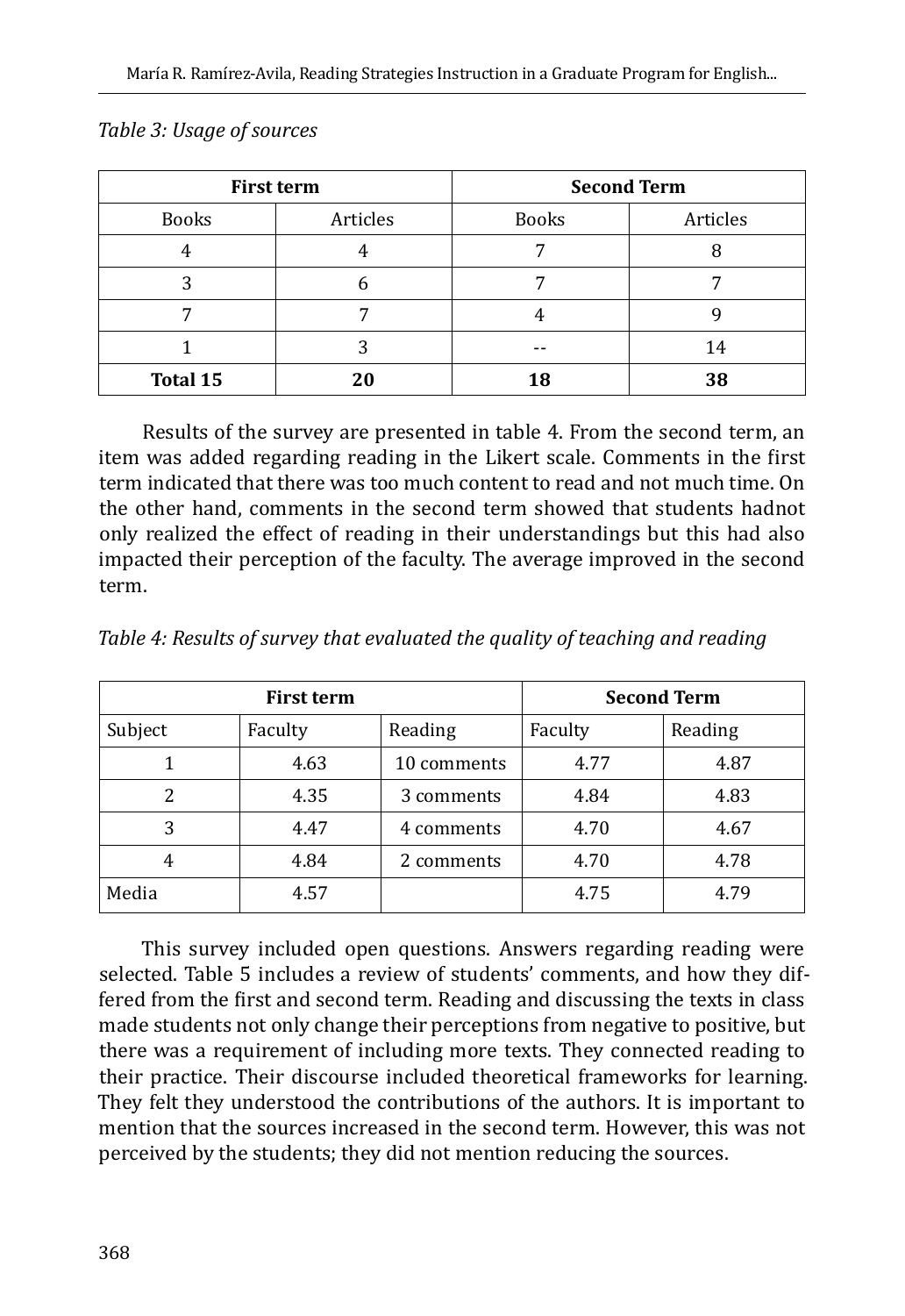| <b>First term</b>                                                                                                                                                                                           | <b>Second term</b>                                                                                                                                                                                             |
|-------------------------------------------------------------------------------------------------------------------------------------------------------------------------------------------------------------|----------------------------------------------------------------------------------------------------------------------------------------------------------------------------------------------------------------|
| Reduce the length and number of read- Recommend articles to read.<br>ings.<br>Select better sources. Some are interest-<br>ing but do not support the activities.<br>Select better articles to be analyzed. | More information to read.<br>Readings were fantastic.<br>Connection of readings to practice. Read<br>and follow the format.<br>The theoretical framework helped me<br>learn. The contributions of the authors. |
|                                                                                                                                                                                                             | Include more theoretical books.                                                                                                                                                                                |

#### *Table 5: Students' comments towards reading*

#### **Conclusions**

Despite reading being a key element for success, it seems is has been neglected in educational institutions. As reported by the institute of statistics, only 6% of the population mentioned reading in educational institutions (Instituto Ecuatoriano de Estadísticas y Censos 2012). Thus, this perception may reflect the fact that teachers assume autonomous reading that students are not conducting. The same report indicates that only 27% of the population read, but not for professional development.

Teachers assume students can get meaning from texts by themselves. This practice was observed in this graduate program. When following teachers were aware of this situation, they were receptive to the recommendation of including reading activities in class for different purposes, mainly comprehension to later discuss orally or in writing. This study reports that when the faculty is aware of the needs of the participants teachers can adapt their syllabus and design lessons to manage texts in class.

When students read for a purpose, when they comprehend, and when they connect content to practice, they can raise their voices can contribute in class. Even though the sources increased in the second term, students asked for more articles, more information, and more theoretical bases. They graded teachers better. They found readings fantastic. Hence, this study may also deal with the main cause of not reading: "interest" (Instituto Nacional de Estadísticas y Censos 2012).

All in all, reading in class is effective to promote learning. However, teachers need to know how to handle, manage, and select the texts that will be read, discussed, and used in class to raise students' interest. Students come from different backgrounds, thus, reading can easily address different needs. Reading awareness should not be neglected at any educational level.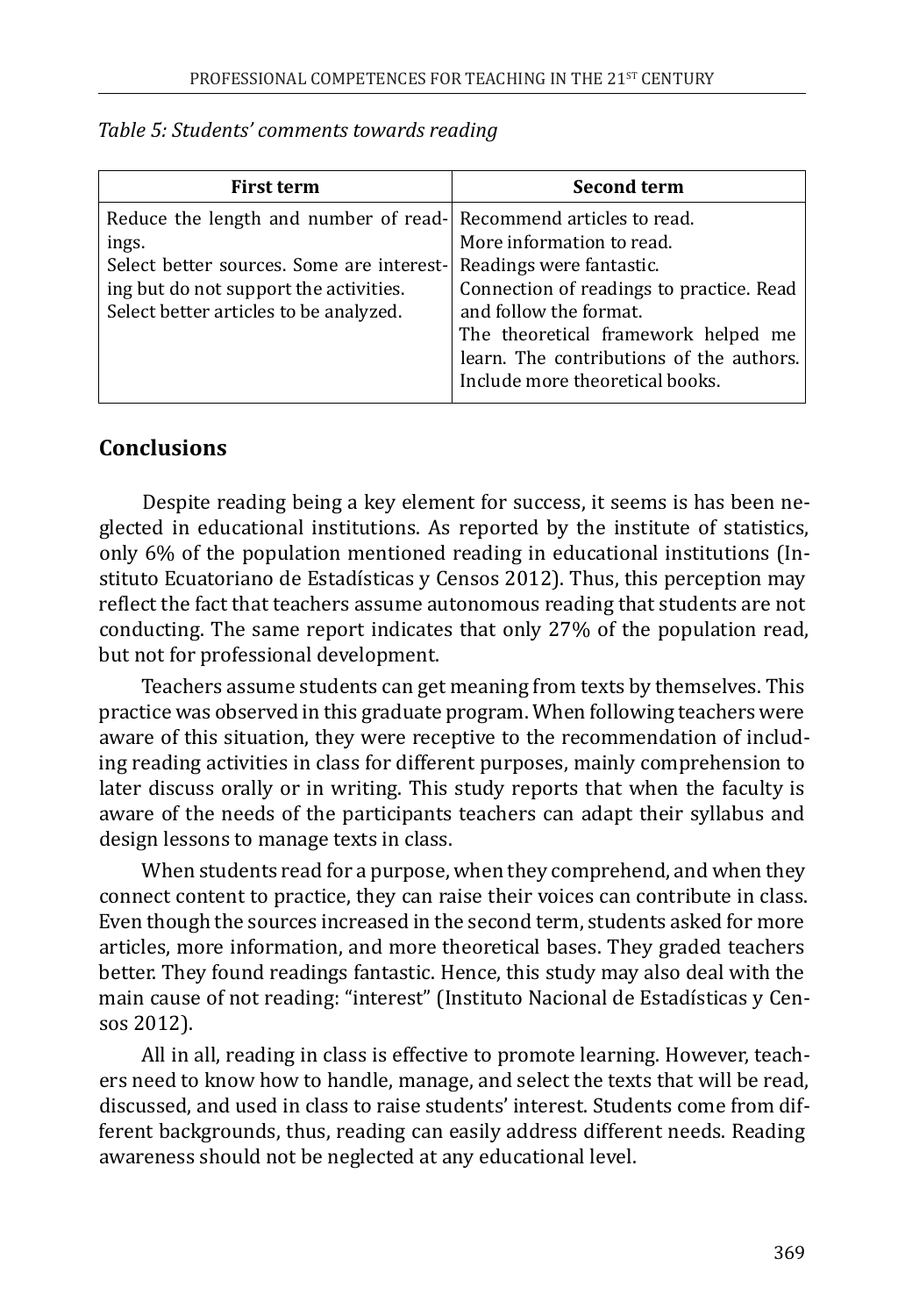#### **Recommendations**

Future studies may integrate other instruments. Interviews can be added to gain more insights about students' perspectives of practices. Learning logs can be kept to know and compare the different reading activities. Analysis of students' oral and written participation to determine the level of comprehension and appropriateness should also be conducted.

This study can be replicated in other levels of education (elementary, high school, and undergraduate programs). In this case, the reading practices should be observed. Training sessions for teachers can be implemented if required.

The impact of the reading strategies in students' academic success can also be measured. Grades of students for different subjects and how they improve if they become effective readers should also be considered. Another option is to measure to what extent students become independent readers.

Participants of this intervention belong to the master's program for English teachers. It was observed that their proficiency improved. Implications of reading to improve proficiency in English can be also studied.

#### **References**

Alismail, H. A. & McGuire, P. (2015). 21st Century standards and curriculum: Current research and practice. *Journal of Education and Practice*, 6(6), 150-154.

Briones Huayamabe, Mariuxi, & Author (2011). *Using Instructional Coaching to implement five reading strategies in two high schools.* [Usando Capacitación Instruccional para implementar cinco estrategias de lectura en dos colegios.] (Master's thesis). Guayaquil: Universidad Casa Grande.

Carlino, P. (2006). Ayudar a leer en los primeros años de universidad o de cómo convertir una asignatura en "materia de cabecera" [Helping first semester university students in reading or how to make a subject in the main one]. *Educación en Ciencias*,  $1 - 12$ .

Carlino, P. (2009). Formación de docentes, concepciones y prácticas de lectura y escritura. Una revisión crítica de bibliografía [Training teachers, conceptions, and reading and writing practices. A critical revision of the bibliography]. *I Congreso Internacional de Investigación y Práctica Profesional en Psicología, XVI Jornadas de Investigación en Psicología y Quinto Encuentro de investigadores en Psicología del Mercosur "Psicología y Sociedad Contemporánea: Cambios Culturales"*. Facultad de Psicología de la Universidad de Buenos Aires, Buenos Aires.

Consejo de Educación Superior (2015). *Estatutos del Régimen Académico* [Academic regulation papers]. Retrieved from http://www.ces.gob.ec/images/doc/Estatutos/Estatutos\_de\_Aprobaci%C3%B3n/Regimen\_acad%C3%A9 mico\_Aprobado.pdf

Cornejo, J., Roble, M., Barrero, C., & Martín, A. (2012). Hábitos de lectura en alumnos universitarios de carreras de ciencia y de tecnología. [Reading Habits of university